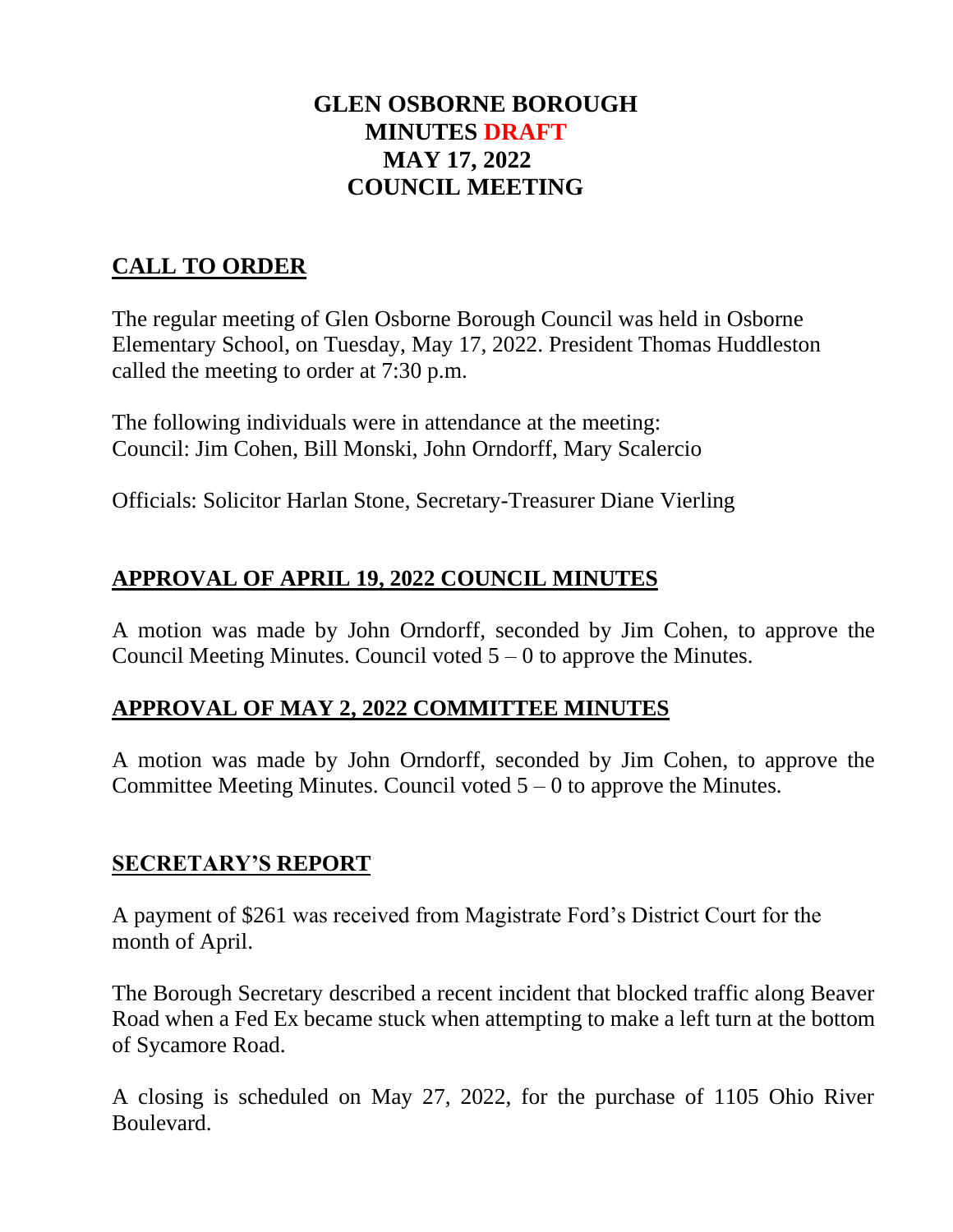Glen Osborne Minutes Draft May 17, 2022 Page 2

#### **SOLICITOR'S REPORT**

Solicitor Stone reported that a hearing is scheduled with Magistrate Ford on June 8, 2022, regarding Darien Flatley operating an auto business on residential property at 1428 Railroad Avenue and the status of the deck built without a permit.

On motion of John Orndorff, seconded by Mary Scalercio, Council voted  $5 - 0$ , to appoint Tom Huddleston as a member of the Planning Commission.

#### **PUBLIC SAFETY**

On motion of Jim Cohen, seconded by John Orndorff, Council voted 5 - 0, to adopt Ordinance No. 424, amending sidewalk construction requirements for property owners.

On motion of Jim Cohen, seconded by Mary Scalercio, Council voted  $5-0$ , for Clint Reilly to obtain bids for painting crosswalks and center lines.

Jim Cohen reported that he and Harlan are in the process of obtaining recommendations from the police, fire chief, and emergency management officials in preparation of revising the Borough's parking ordinance in order to provide access to emergency vehicles for the safety of all Borough residents.

#### **PUBLIC SERVICES**

Bill Monski presented a revised program for Military Banners. It would require a minimum of 10 orders, received by July 22, 2022. On motion of Bill Monski, seconded by Mary Scalercio, Council voted  $4 - 1$ , (Tom Huddleston voted no) to proceed with the revised Military Banner program.

## **PUBLIC WORKS**

John Orndorff described a recent incident at 1468 Beaver Road involving water